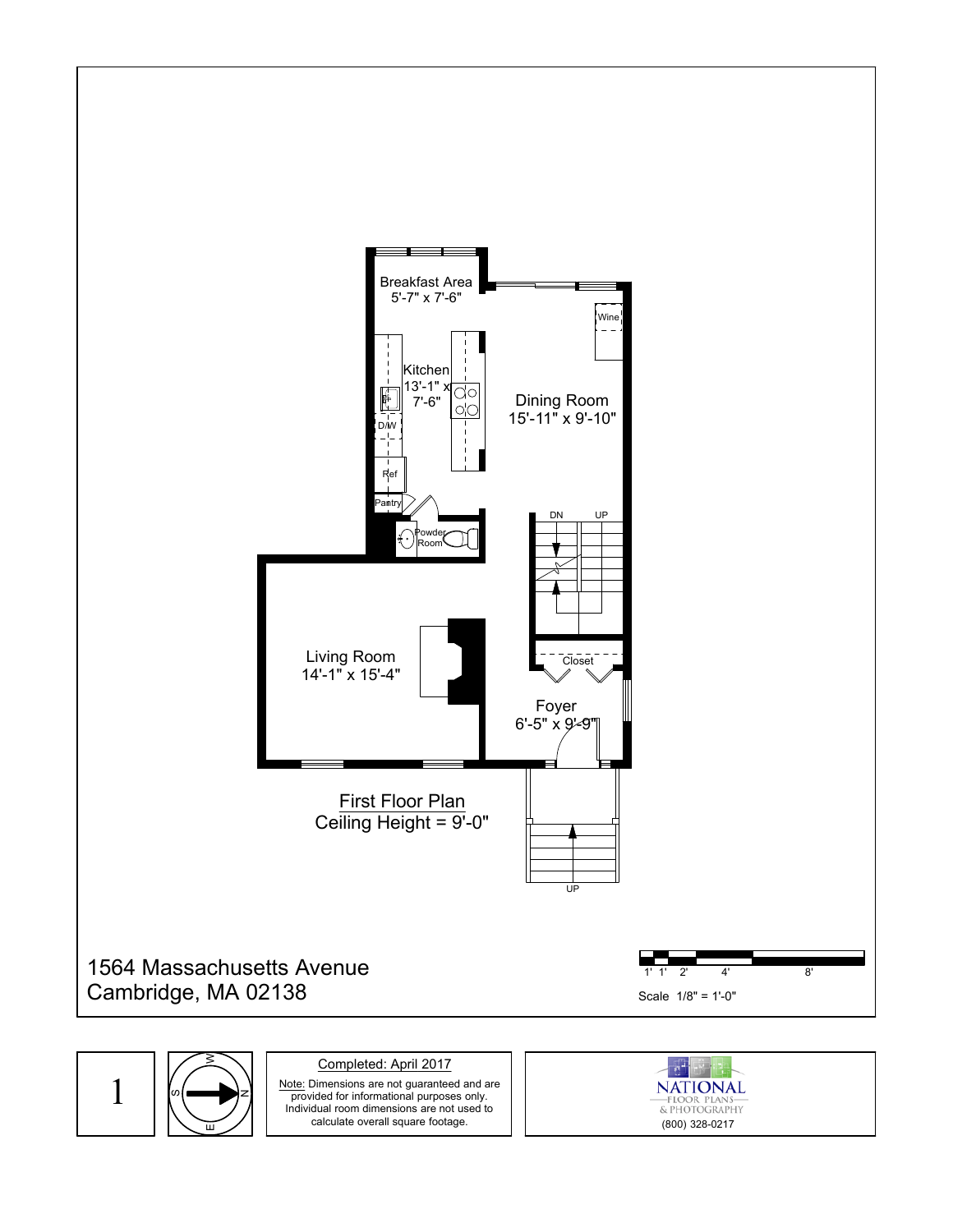



z

⋧

E

Completed: April 2017

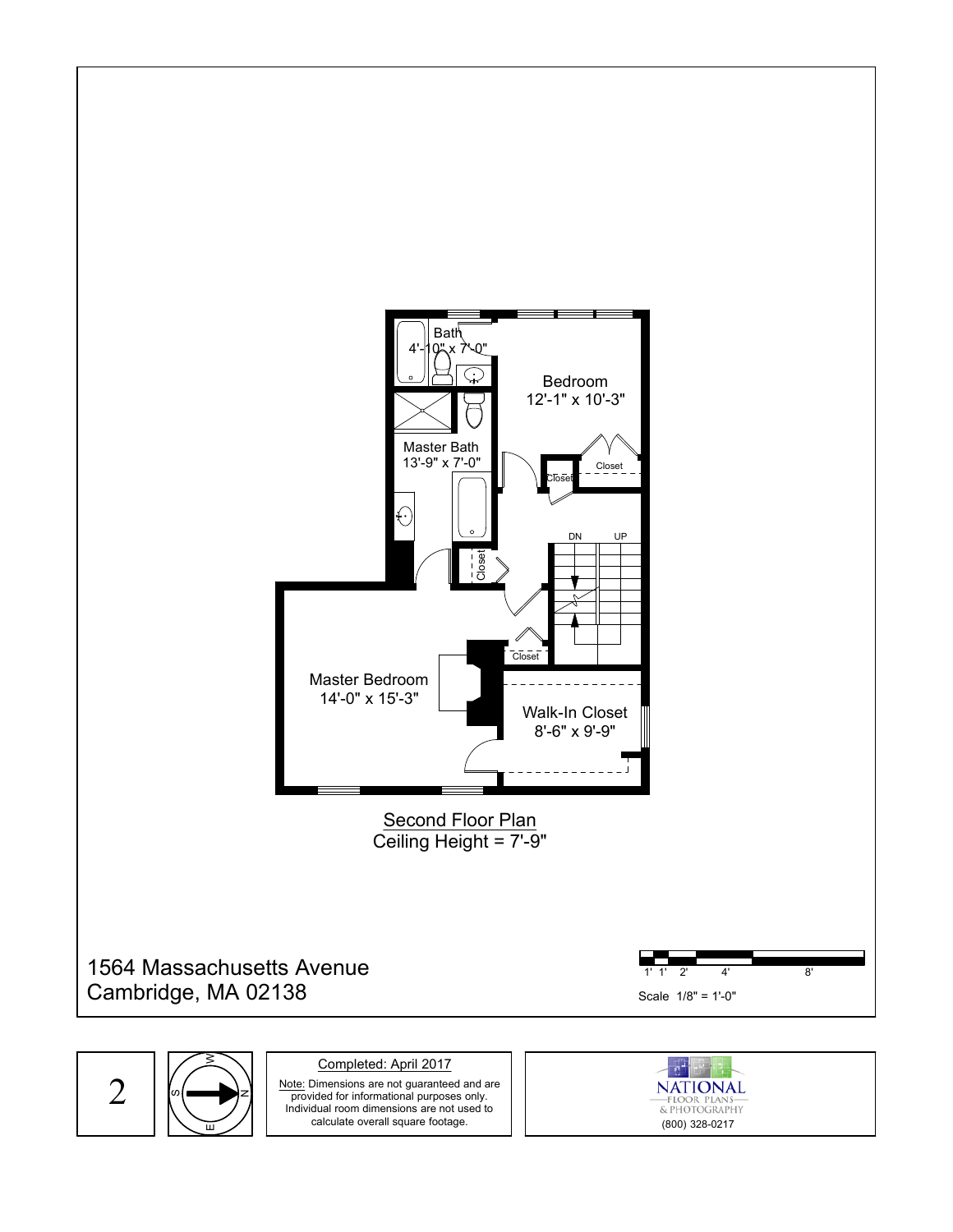



z

⋧

E

Completed: April 2017